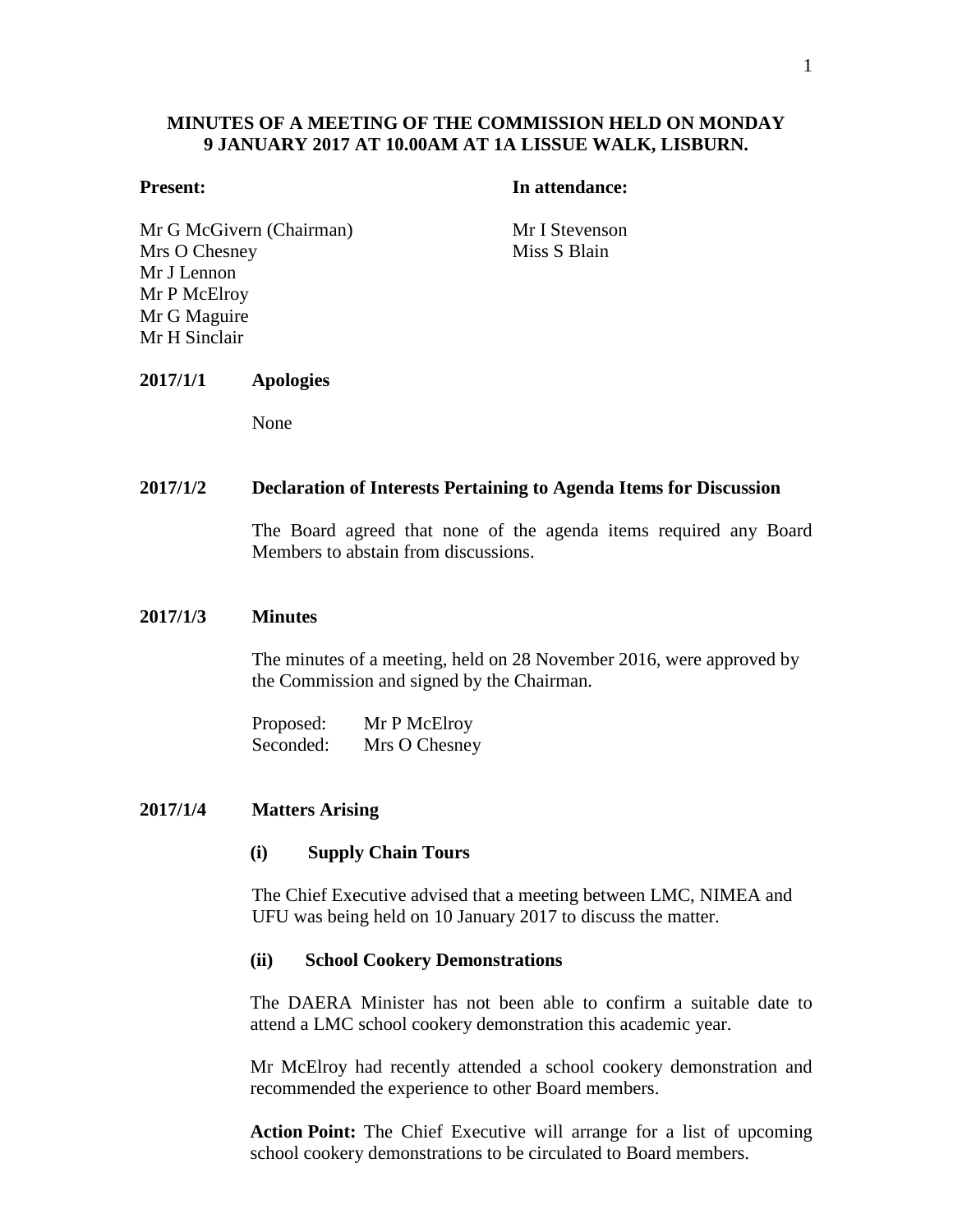**Action Point:** The Chief Executive will extend an invitation to the Chair of the UFU Beef and Lamb Committee to attend a cookery demonstration.

## **(iii) Congratulations**

**Action Point:** The Board agreed to send a letter to Mr Tony O'Neill to congratulate him on his recent award of an OBE, announced in the New Year's honours list.

# **2017/1/5 Summary of Board Review of LMC Strategic Plan 2016-19 on 12 December 2016**.

The Chief Executive had circulated a summary of the Board discussions on the Strategic Plan 2016-19.

**Action Point:** The Board endorsed the summary review document. The Senior Management Team will now develop a draft Business Plan for 2017-2018.

## **2017/1/6 Correspondence**

# **(i) Timetable for the preparation and approval of LMC 2017/18 Business Plan, 2017/20 Strategic Plan and 2016-17 Annual Report and Accounts.**

**Action Point:** The Board agreed to submit the summary review document to DAERA (See 2017/1/5).

**Action Point:** The Board noted the proposed timetable.

# **(ii) DAO 10/16 – Key lessons learned from NIAO report and PAC hearing into Northern Ireland Events Company.**

**Action Point:** The Board considered the recommendations of DAO 10/16 and completed the pro-forma document where relevant. The Chief Executive will forward LMC's response to DAERA.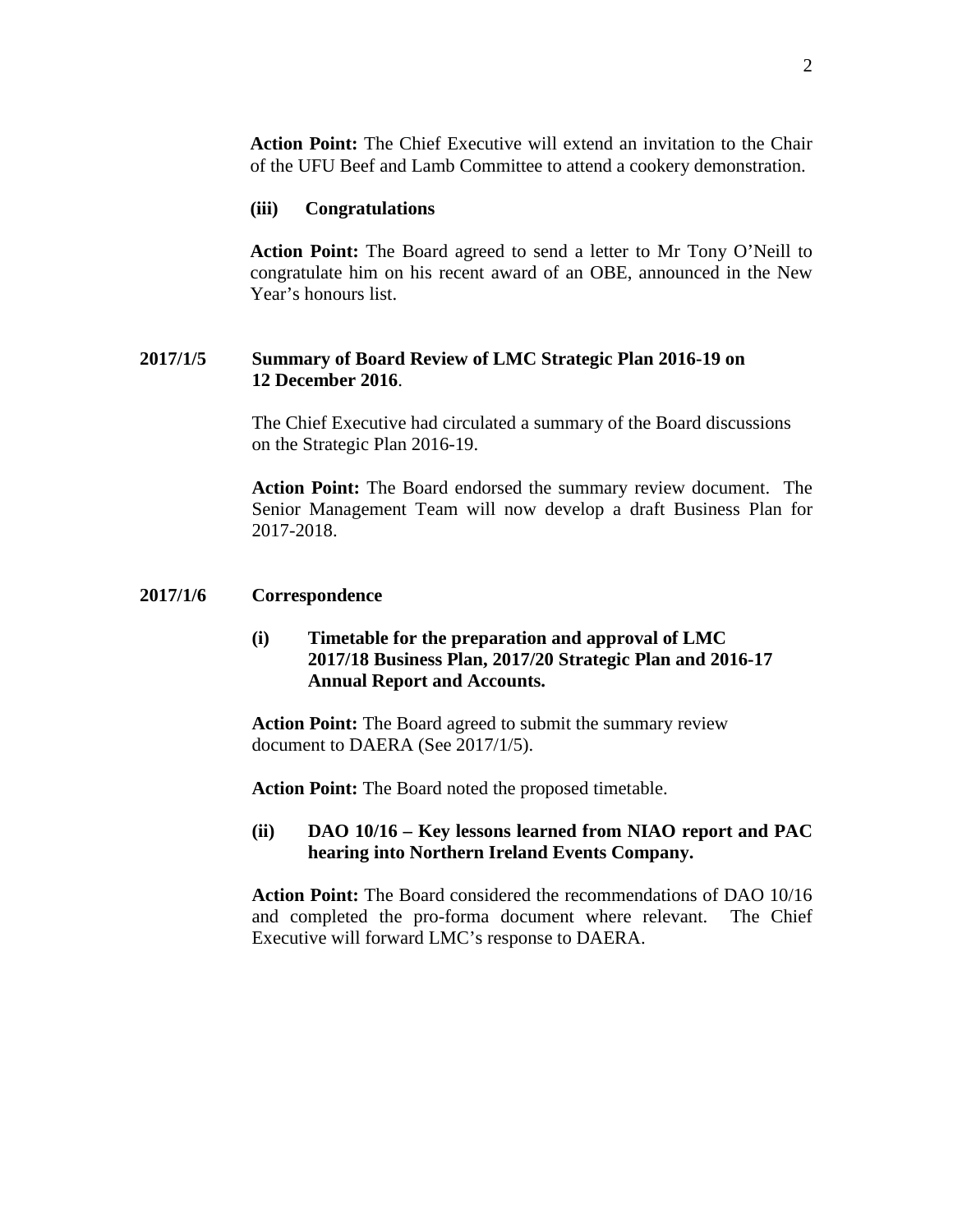# **2017/1/7 Chairman's Report**

The Chairman reported on meetings he had attended since the last Board Meeting.

• Appraisals These had been completed on all Board Members and the Chief Executive. Very positive appraisals during a difficult year.

## **2017/1/8 Chief Executive's Report**

The Chief Executive had provided a written report in the Board papers for the meeting.

# **(i) Internal Economic Appraisals**

**Action Point:** The following internal economic appraisal had been approved by the Audit and Risk Assurance Committee: - Text messaging.

- 
- **(ii)** *Withheld – commercially sensitive*

# **(iii) Brexit**

Following the stakeholder event hosted by LMC in December these resulting actions had been proposed.

**Action Point:** LMC will produce a paper to represent a red meat industry view.

**Action Point:** LMC will present the industry view to the DAERA minister.

The Chief Executive advised the Board of an IFJ Navigating Global Trade Seminar being held at the end of January.

**Action Point:** The Chief Executive will circulate details to Board members.